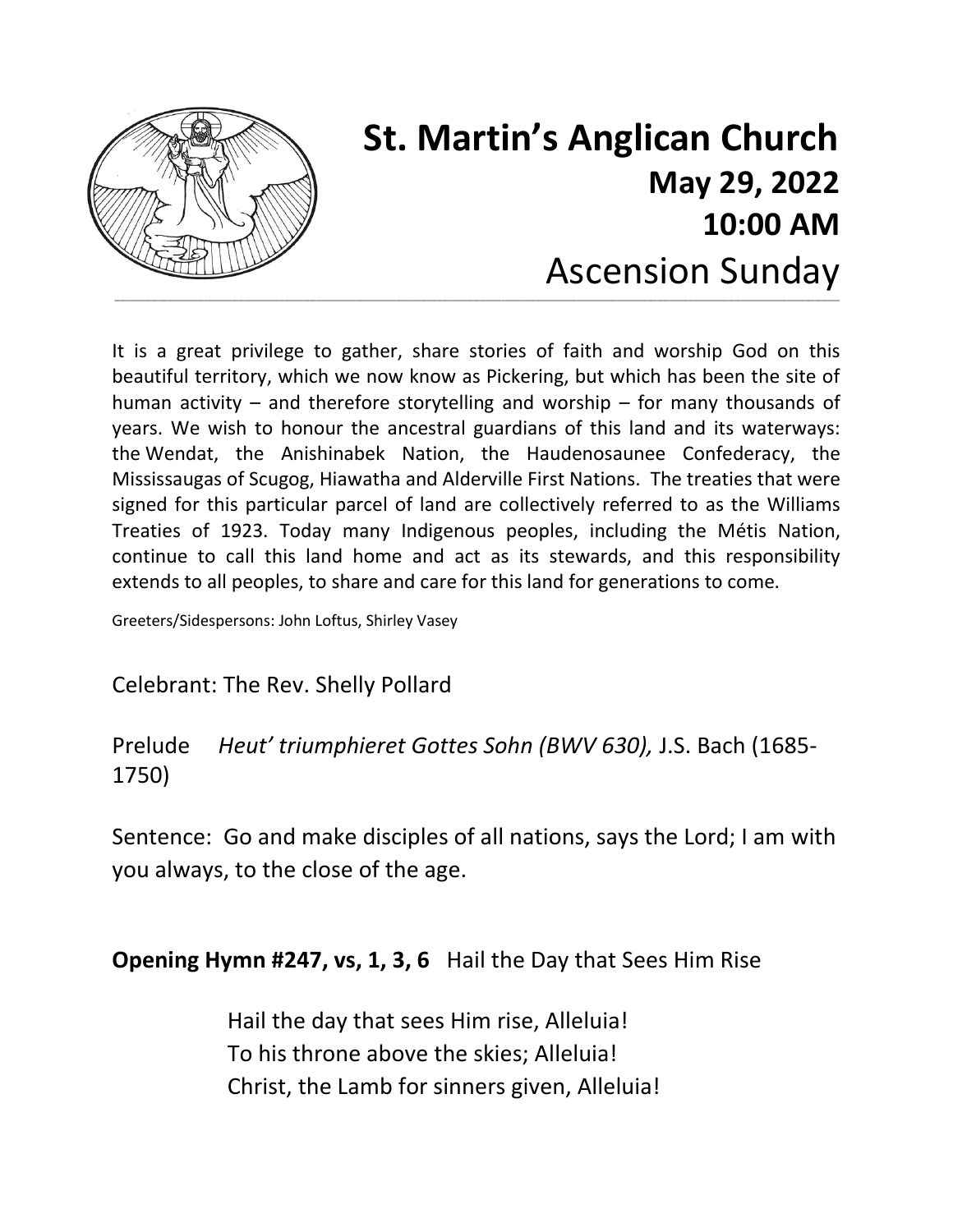Enters now the highest heaven. Alleluia!

Highest heaven its Lord receives, Alleluia! Yet he loves the earth He leaves: Alleluia! Though returning to His throne, Alleluia! Still he calls the world His own. Alleluia!

Lord, though parted from our sight Alleluia! Far above the starry height, Alleluia! Grant our hearts may thither rise, Alleluia! Seeking Thee above the skies. Alleluia!

#### **THE GATHERING OF THE COMMUNITY**

*Celebrant* Alleluia! Christ is risen.

*People* **The Lord is risen indeed. Alleluia!**

- *Celebrant* May his grace and peace be with you.
- *People* **May he fill our hearts with joy.**

*Celebrant* Almighty God,

*All* **to you all hearts are open, all desires known, and from you no secrets are hidden. Cleanse the thoughts of our hearts by the inspiration of your Holy Spirit, that we may perfectly love you, and worthily magnify your holy name; through Christ our Lord. Amen.**

#### **Glory to God (sung)**

*All* **Glory to God in the highest, and peace to his people on earth.**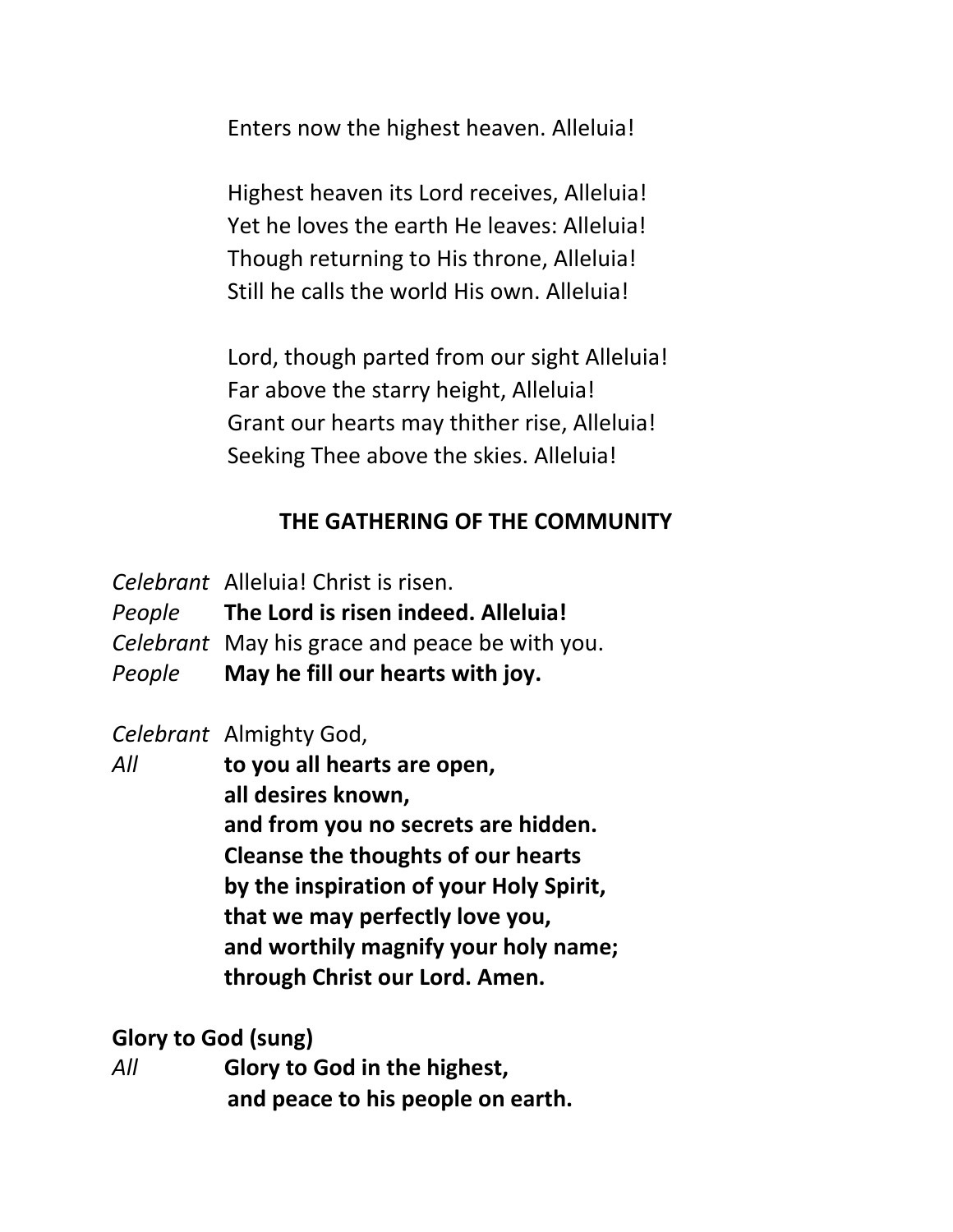**Lord God, heavenly king, almighty God and Father, we worship you, we give you thanks, we praise you for your glory. Lord Jesus Christ, only Son of the Father, Lord God, Lamb of God, you take away the sin of the world: have mercy on us; you are seated at the right hand of the Father: receive our prayer. For you alone are the Holy One, you alone are the Lord, you alone are the Most High, Jesus Christ, with the Holy Spirit, in the glory of God the Father. Amen.**

#### **The Collect**

Almighty God, your Son Jesus Christ ascended to the throne of heaven that he might rule over all things as Lord. Keep the Church in the unity of the Spirit and in the bond of his peace, and bring the whole of creation to worship at his feet, who is alive and reigns with you and the Holy Spirit, one God, now and for ever. **Amen.**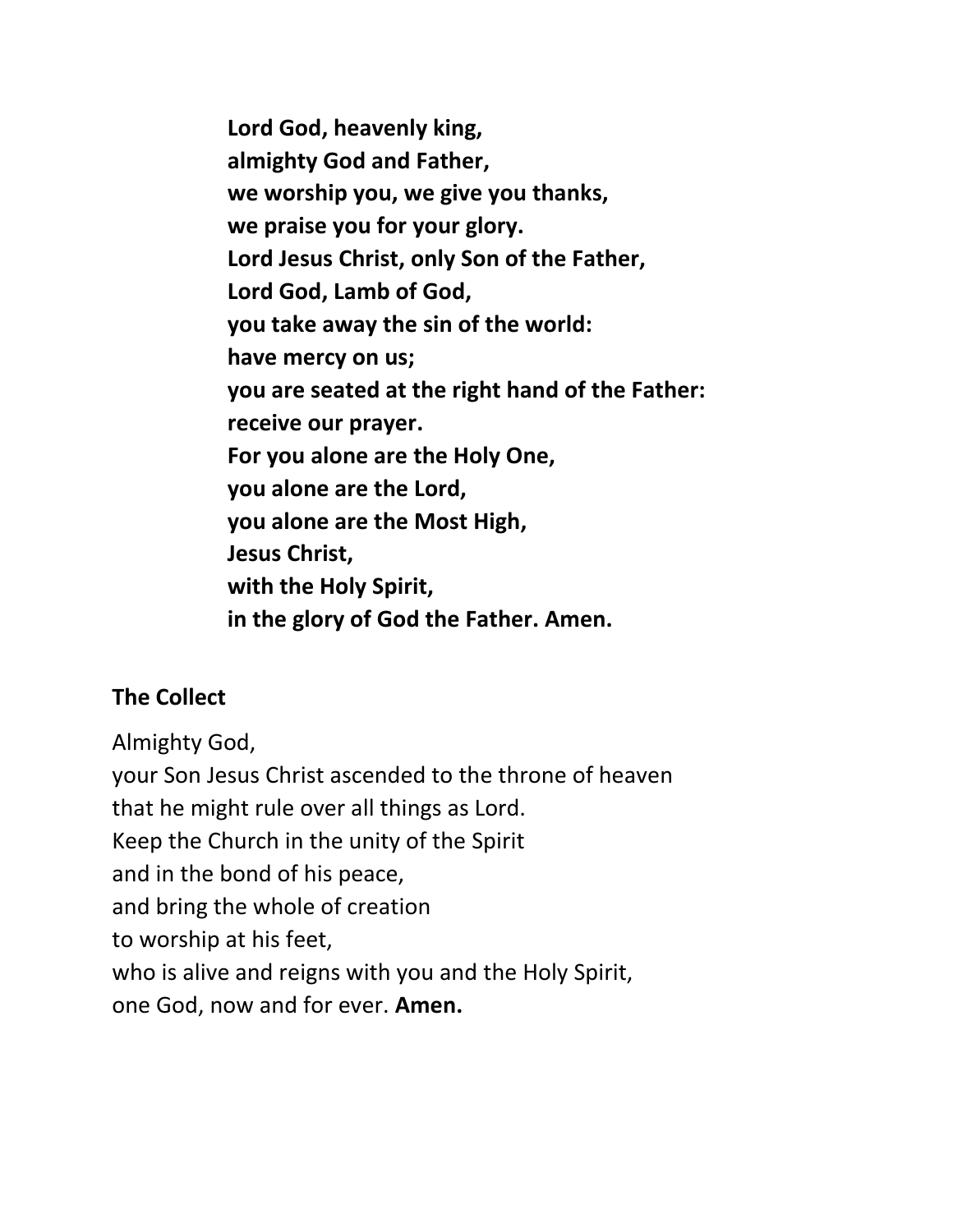#### **THE PROCLAMATION OF THE WORD**

#### **First Reading Acts 1.1-11** Reader: Alan May

A Reading from the Book of Acts:

In the first book, Theophilus, I wrote about all that Jesus did and taught from the beginning until the day when he was taken up to heaven, after giving instructions through the Holy Spirit to the apostles whom he had chosen. After his suffering he presented himself alive to them by many convincing proofs, appearing to them during forty days and speaking about the kingdom of God. While staying with them, he ordered them not to leave Jerusalem, but to wait there for the promise of the Father. "This," he said, "is what you have heard from me; for John baptized with water, but you will be baptized with the Holy Spirit not many days from now." So when they had come together, they asked him, "Lord, is this the time when you will restore the kingdom to Israel?" He replied, "It is not for you to know the times or periods that the Father has set by his own authority. But you will receive power when the Holy Spirit has come upon you; and you will be my witnesses in Jerusalem, in all Judea and Samaria, and to the ends of the earth." When he had said this, as they were watching, he was lifted up, and a cloud took him out of their sight. While he was going and they were gazing up toward heaven, suddenly two men in white robes stood by them. They said, "Men of Galilee, why do you stand looking up toward heaven? This Jesus, who has been taken up from you into heaven, will come in the same way as you saw him go into heaven."

The Word of the Lord. **Thanks be to God.**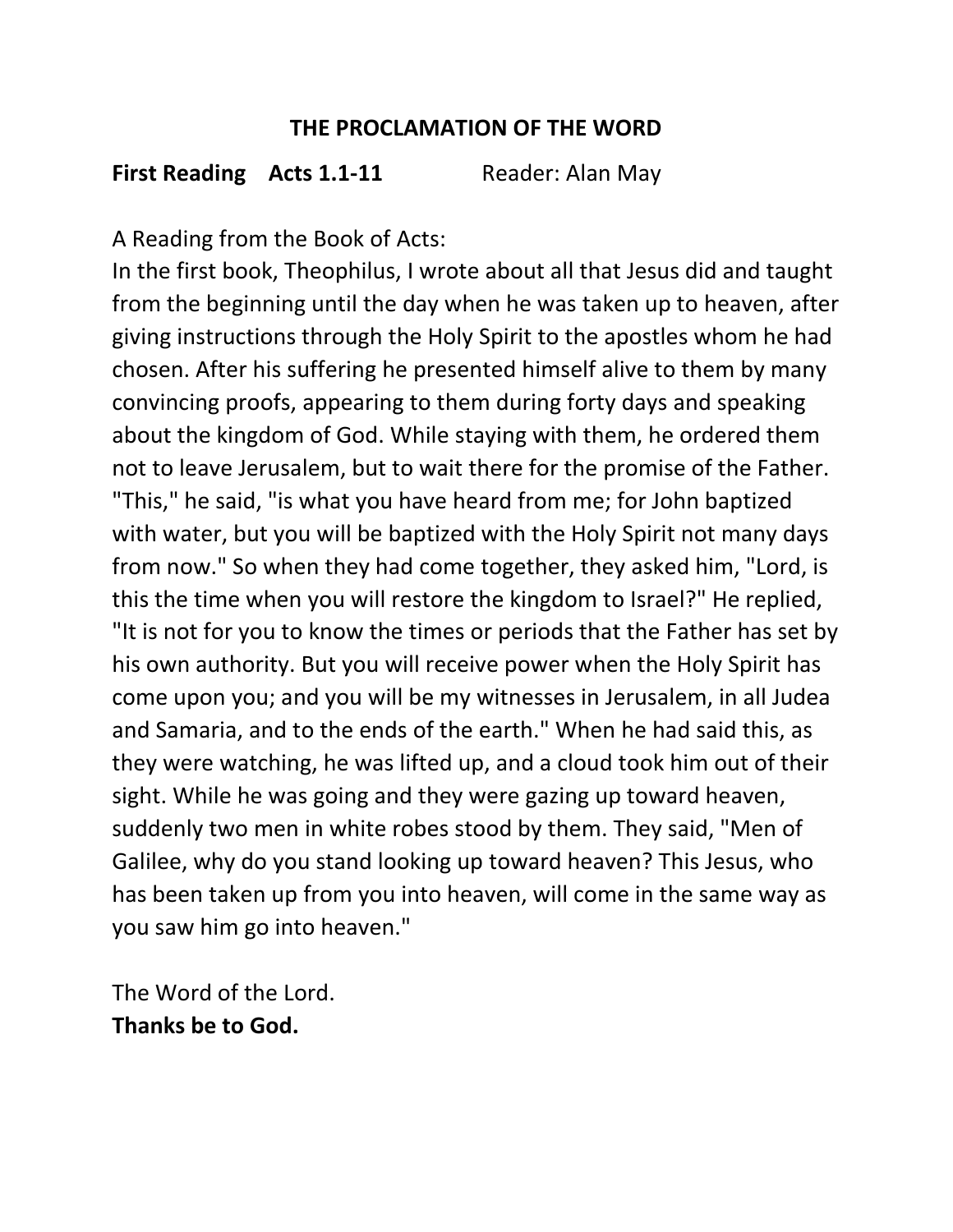#### **Psalm 47 (sung)**

Clap your hands, all you peoples; shout to God with a cry of joy.

For the Lord Most High is to be feared; he is the great king over all the earth.

He subdues the peoples under us, and the nations under our feet.

He chooses our inheritance for us, the pride of Jacob whom he loves.

God has gone up with a shout, the Lord with the sound of the ram'shorn.

Sing praises to God, sing praises; sing praises to our king, sing praises.

For God is king of all the earth; sing praises with all your skill.

God reigns over the nations; God sits upon his holy throne.

The nobles of the peoples have gathered together with the people of the God of Abraham.

The rulers of the earth belong to God, and he is highly exalted.

#### **Second Reading Ephesians 1.15-23**

A Reading from the Letter of Paul to the Ephesians: I have heard of your faith in the Lord Jesus and your love toward all the saints, and for this reason I do not cease to give thanks for you as I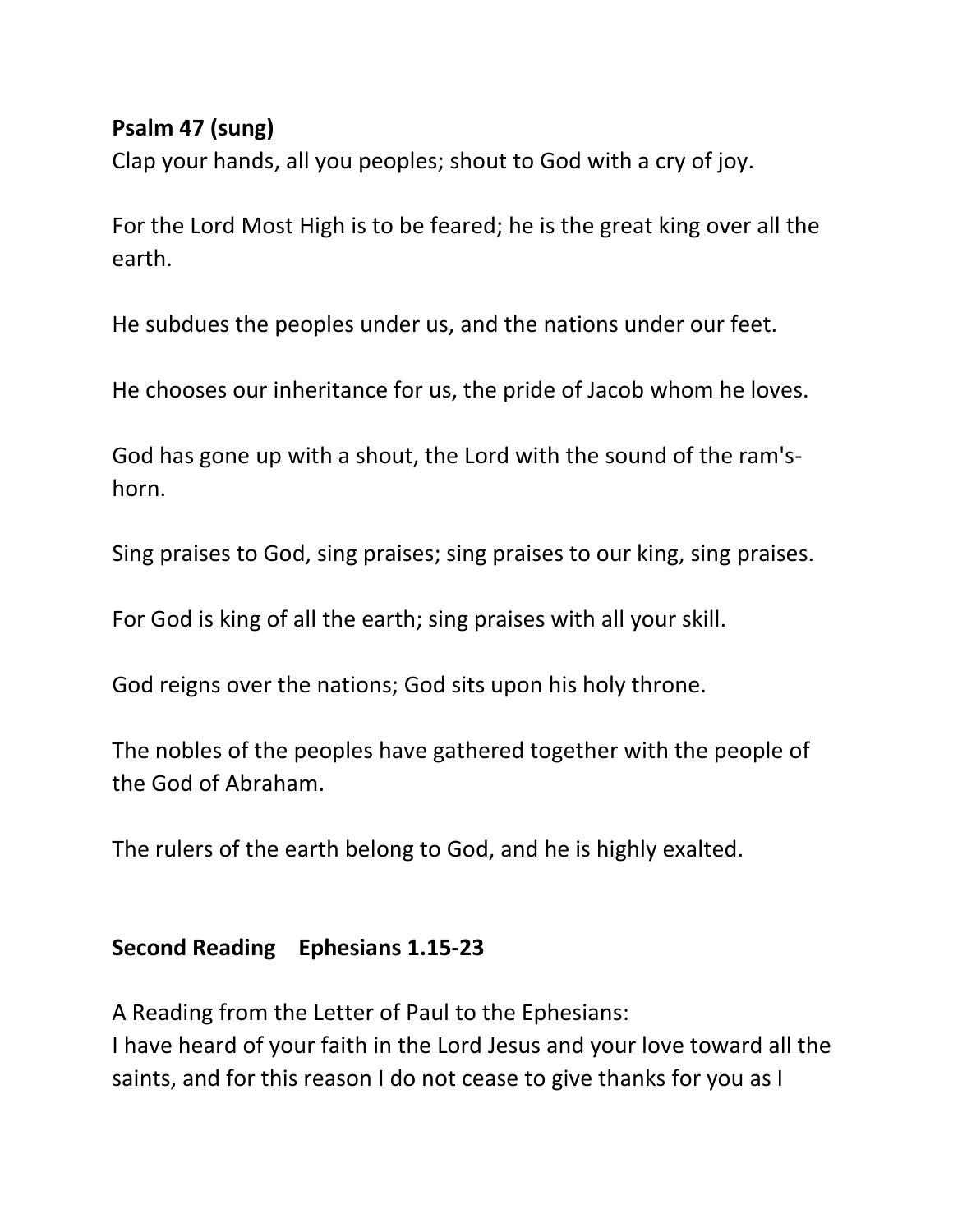remember you in my prayers. I pray that the God of our Lord Jesus Christ, the Father of glory, may give you a spirit of wisdom and revelation as you come to know him, so that, with the eyes of your heart enlightened, you may know what is the hope to which he has called you, what are the riches of his glorious inheritance among the saints, and what is the immeasurable greatness of his power for us who believe, according to the working of his great power. God put this power to work in Christ when he raised him from the dead and seated him at his right hand in the heavenly places, far above all rule and authority and power and dominion, and above every name that is named, not only in this age but also in the age to come. And he has put all things under his feet and has made him the head over all things for the church, which is his body, the fullness of him who fills all in all.

The Word of the Lord. **Thanks be to God.**

*Please stand for the Gospel.* 

#### **Gospel Acclamation**

#### **Gospel Reading Luke 24.44-53**

*Reader* The Lord be with you.

#### *People* **And also with you.**

*Reader* The Holy Gospel of our Lord Jesus Christ according to Saint Luke.

#### *People* **Glory to you, Lord Jesus Christ.**

Jesus said to them, "These are my words that I spoke to you while I was still with you that everything written about me in the law of Moses, the prophets, and the psalms must be fulfilled." Then he opened their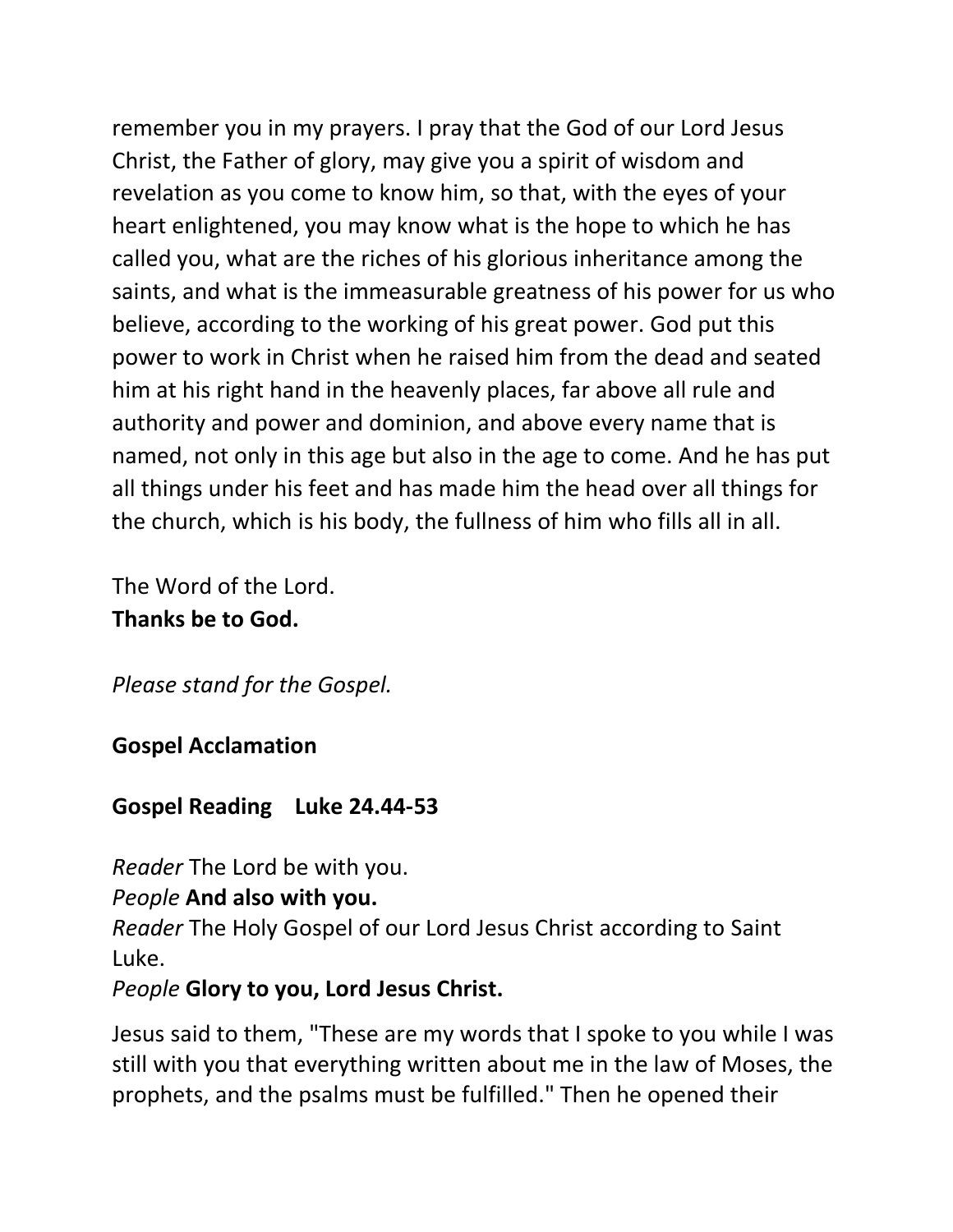minds to understand the scriptures, and he said to them, "Thus it is written, that the Messiah is to suffer and to rise from the dead on the third day, and that repentance and forgiveness of sins is to be proclaimed in his name to all nations, beginning from Jerusalem. You are witnesses of these things. And see, I am sending upon you what my Father promised; so stay here in the city until you have been clothed with power from on high." Then he led them out as far as Bethany, and, lifting up his hands, he blessed them. While he was blessing them, he withdrew from them and was carried up into heaven. And they worshipped him, and returned to Jerusalem with great joy; and they were continually in the temple blessing God.

The Gospel of Christ.

*People* **Praise to you, Lord Jesus Christ.**

**Homily** The Rev. Shelly Pollard

#### **Moment of Silent Reflection**

#### **The Apostles' Creed**

*Celebrant* Let us confess the faith of our baptism, as we say,

*All* **I believe in God, the Father almighty, creator of heaven and earth. I believe in Jesus Christ, his only Son, our Lord. He was conceived by the power of the Holy Spirit and born of the Virgin Mary. He suffered under Pontius Pilate, was crucified, died, and was buried. He descended to the dead. On the third day he rose again.**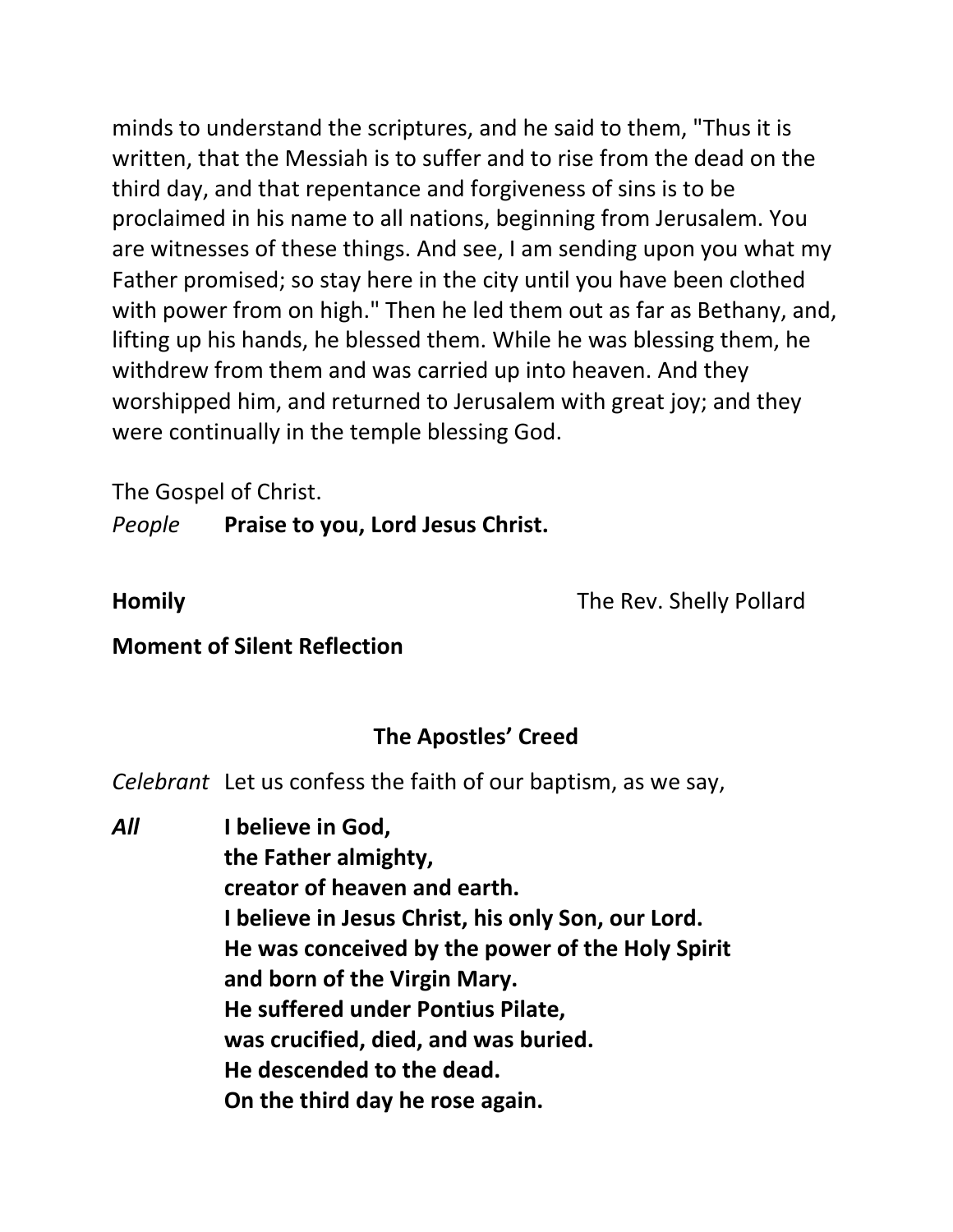**He ascended into heaven, and is seated at the right hand of the Father. He will come again to judge the living and the dead. I believe in the Holy Spirit, the holy catholic Church, the communion of saints, the forgiveness of sins, the resurrection of the body, and the life everlasting. Amen.**

**Prayers of the People Intercessor: Enid Bourner** 

#### **Confession & Absolution**

*Celebrant* Dear friends in Christ, God is steadfast in love and infinite in mercy; he welcomes sinners and invites them to his table. Let us confess our sins, confident in God's forgiveness.

*Silence is kept.* 

*Celebrant* Most merciful God,

*All* **we confess that we have sinned against you in thought, word, and deed, by what we have done, and by what we have left undone. We have not loved you with our whole heart; we have not loved our neighbours as ourselves. We are truly sorry and we humbly repent. For the sake of your Son Jesus Christ,**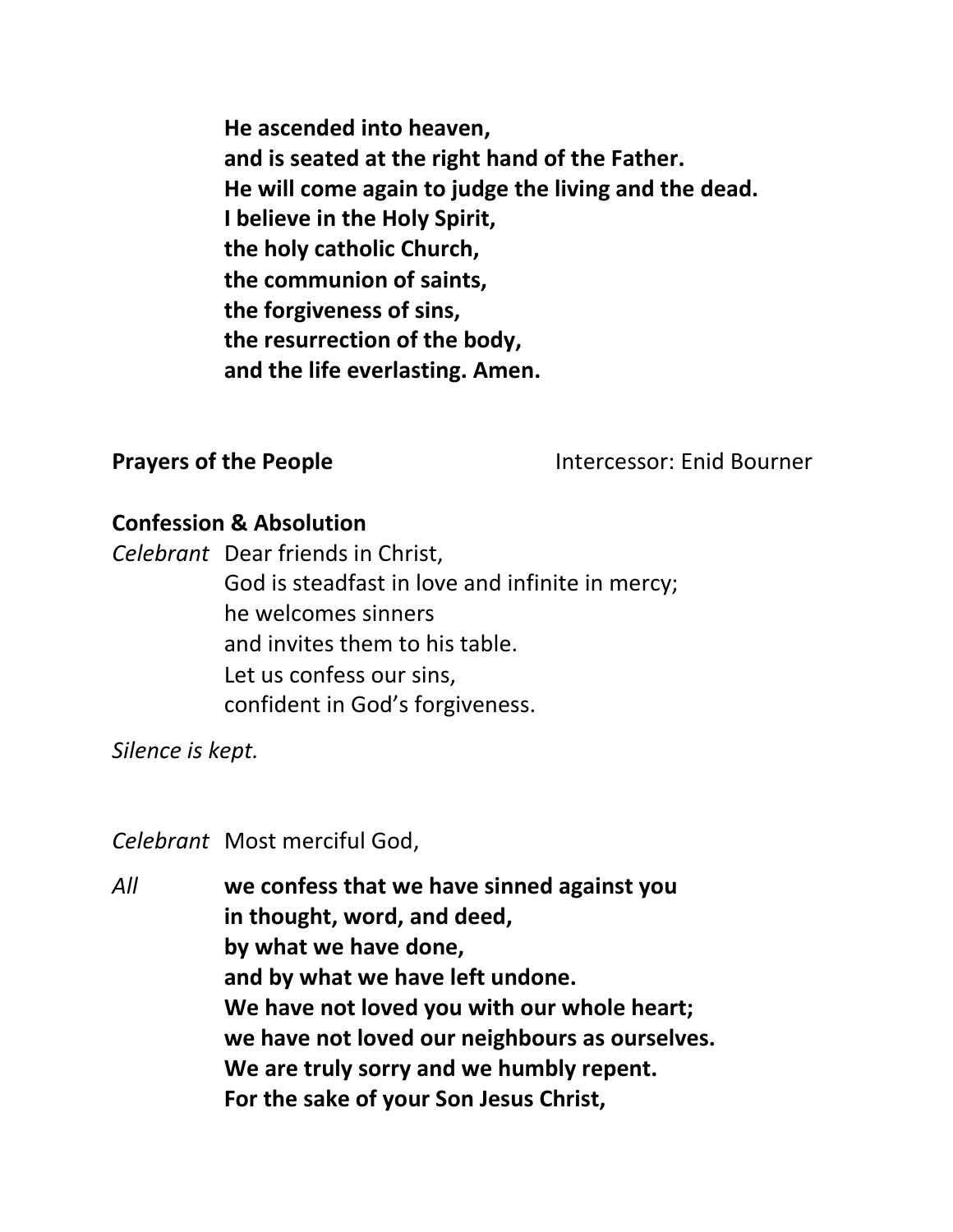**have mercy on us and forgive us, that we may delight in your will, and walk in your ways, to the glory of your name. Amen.**

*Celebrant* Almighty God have mercy upon you, pardon and deliver you from all your sins, confirm and strengthen you in all goodness, and keep you in eternal life; through Jesus Christ our Lord.

*People* **Amen**.

#### **The Peace**

- *Celebrant* The peace of the Lord be always with you.
- *People* **And also with you**.

#### **Offertory Hymn #405 vs. 1, 2, 4** Alleluia No. 1

*Refrain* Alleluia, alleluia! Give thanks to the risen Lord. Alleluia, alleluia! Give praise to his name.

Jesus is Lord of all the earth; he is the king of creation. *Refrain*

Spread the good news o'er all the earth: Jesus has died and is risen.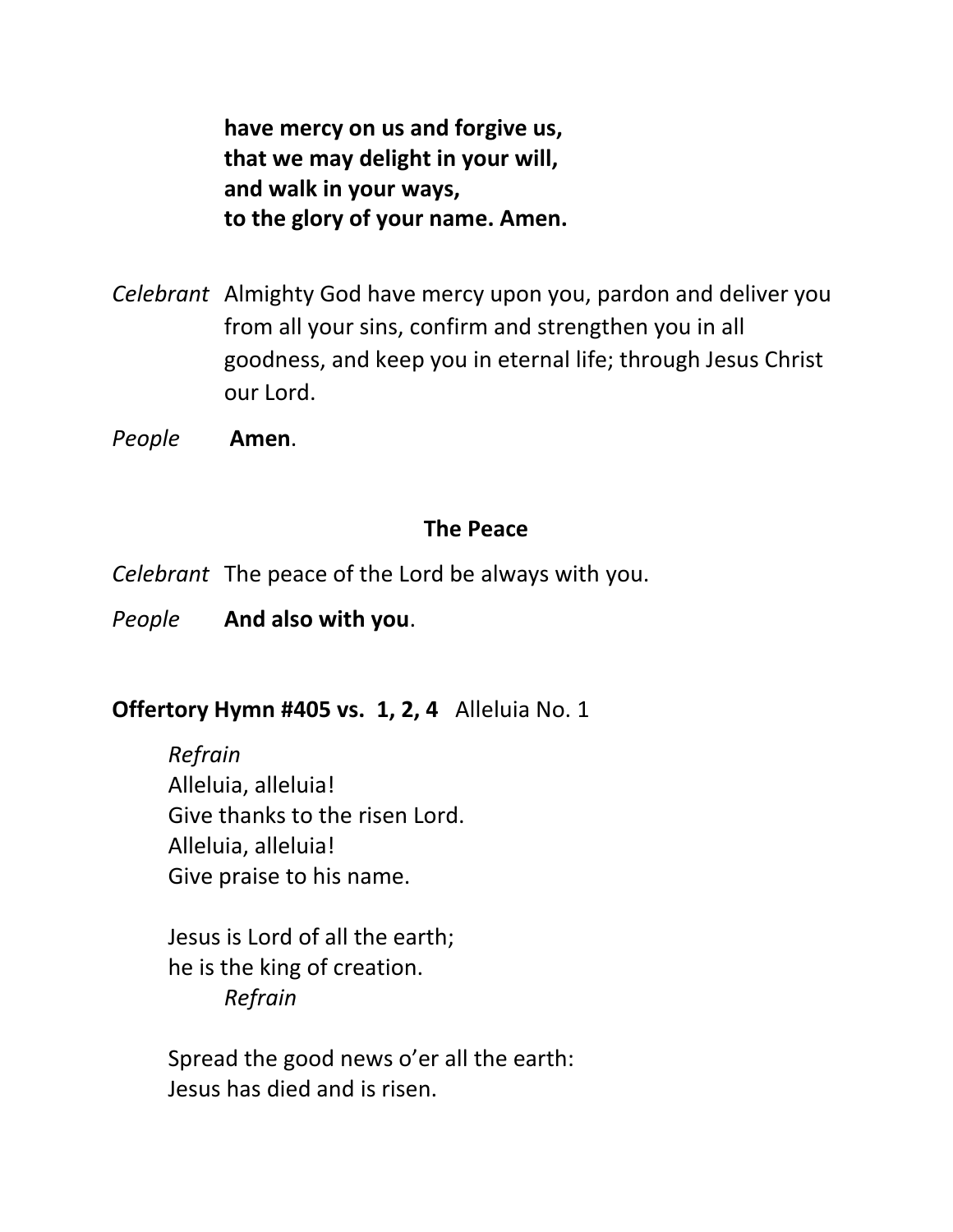#### *Refrain*

Come, let us praise the living God, joyfully sing to our Saviour. *Refrain*

#### **Prayer over the Gifts**

*Celebrant* Eternal God,

our Saviour Jesus Christ has promised to be with us until the end of time. Accept all we offer you this day, and renew us in his transfigured life; for the sake of Jesus Christ our Lord. **Amen.**

#### **THE CELEBRATION OF THE EUCHARIST**

#### **Eucharistic Prayer 2**

*Celebrant* The Lord be with you.

#### **And also with you.**

*Celebrant* Lift up your hearts.

**We lift them to the Lord.** 

*Celebrant* Let us give thanks to the Lord our God.

#### **It is right to give our thanks and praise.**

*Celebrant* We give you thanks and praise, almighty God, through your beloved Son, Jesus Christ, our Saviour and Redeemer. He is your living Word,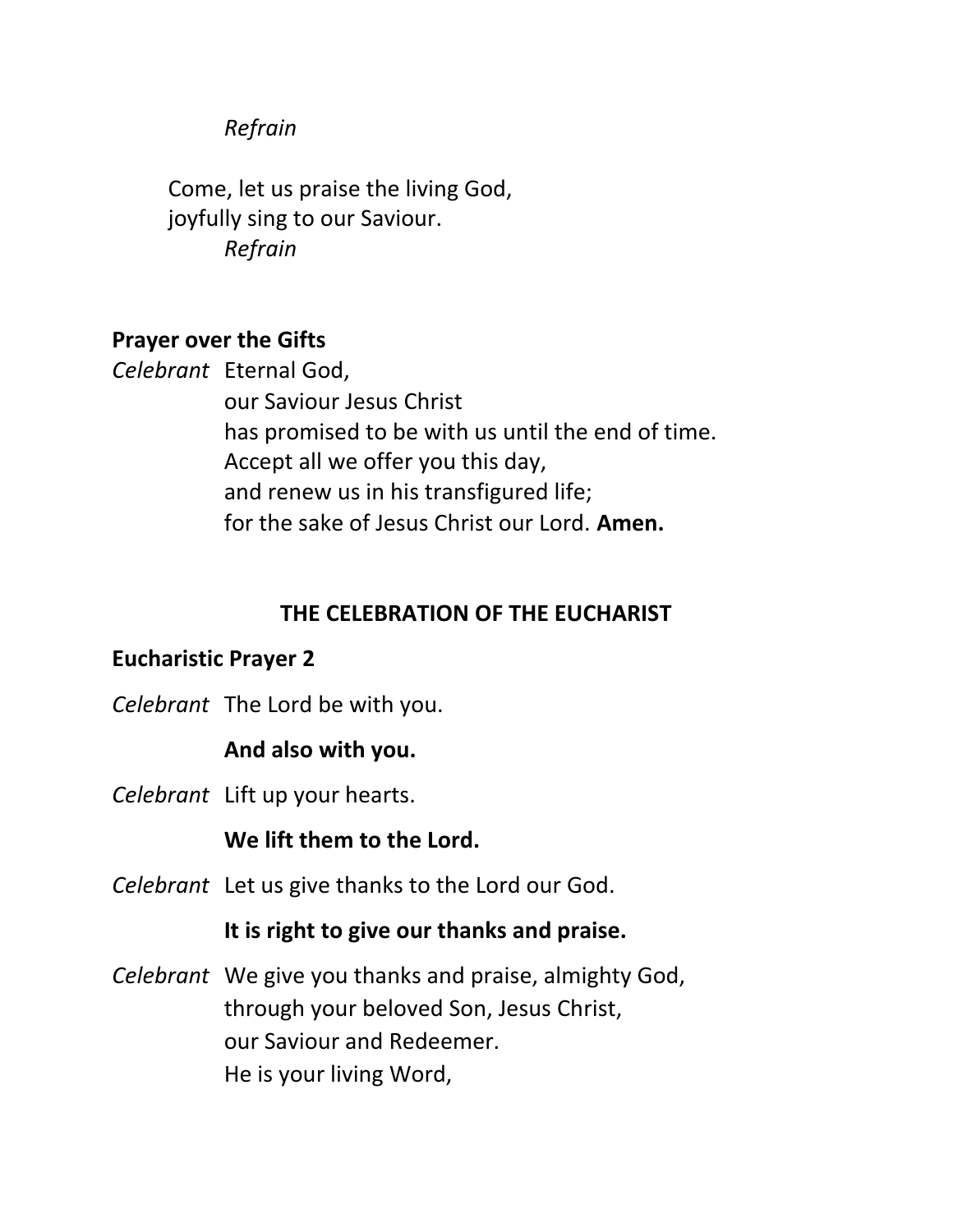through whom you have created all things.

By the power of the Holy Spirit he took flesh of the Virgin Mary and shared our human nature. He lived and died as one of us, to reconcile us to you, the God and Father of all.

In fulfilment of your will he stretched out his hands in suffering, to bring release to those who place their hope in you; and so he won for you a holy people.

He chose to bear our griefs and sorrows, and to give up his life on the cross, that he might shatter the chains of evil and death, and banish the darkness of sin and despair. By his resurrection he brings us into the light of your presence.

Now with all creation we raise our voices to proclaim the glory of your name.

*All* **Holy, holy, holy Lord, God of power and might***.* **Holy, holy, holy Lord, God of power and might***.* **Heaven and earth are full, full of your glory. Hosanna in the highest, hosanna in the highest.**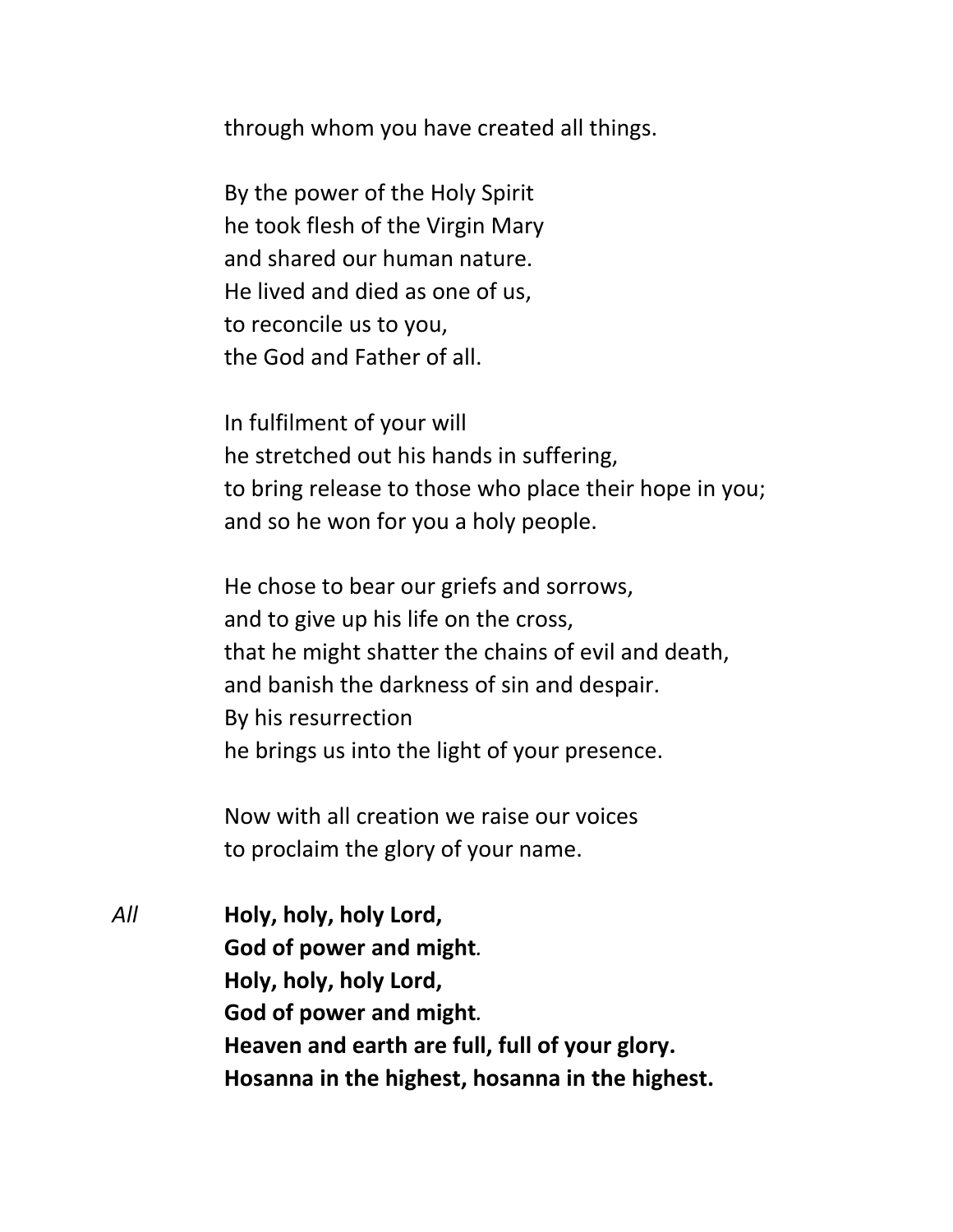**Blessed is he who comes in the name of the Lord. Hosanna in the highest, hosanna in the highest.**

*Celebrant* Holy and gracious God, accept our praise, through your Son our Saviour Jesus Christ; who on the night he was handed over to suffering and death, took bread and gave you thanks, saying, "Take, and eat: this is my body which is broken for you." In the same way he took the cup, saying, "This is my blood which is shed for you. When you do this, you do it in memory of me."

> Remembering, therefore, his death and resurrection, we offer you this bread and this cup, giving thanks that you have made us worthy to stand in your presence and serve you.

We ask you to send your Holy Spirit upon the offering of your holy Church. Gather into one all who share in these sacred mysteries, filling them with the Holy Spirit and confirming their faith in the truth, that together we may praise you and give you glory through your Servant, Jesus Christ.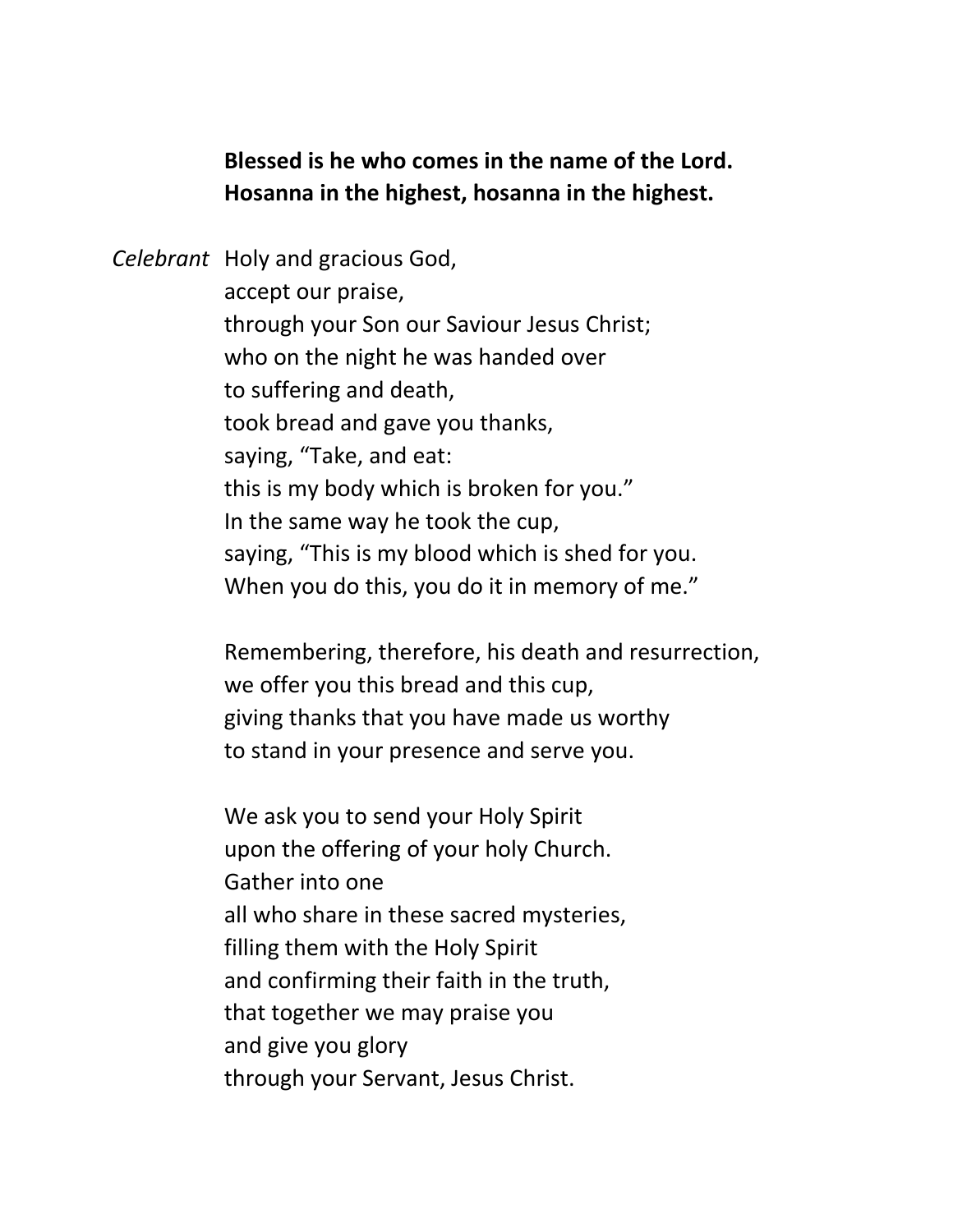All glory and honour are yours, Father and Son, with the Holy Spirit in the holy Church, now and for ever*.* **Amen.**

*Celebrant* And now, as our Saviour Christ has taught us, we are bold to say, *All* **Our Father, who art in heaven hallowed be thy name, thy kingdom come, thy will be done, on earth as it is in heaven. Give us this day our daily bread. And forgive us our trespasses, as we forgive those who trespass against us. And lead us not into temptation, but deliver us from evil. For thine is the kingdom, the power, and the glory, for ever and ever. Amen.** 

*Silence* 

#### **Breaking of Bread 8**

*Celebrant* Lord, we died with you on the cross. *All:* **Now we are raised to new life.**

*Celebrant* We were buried in your tomb.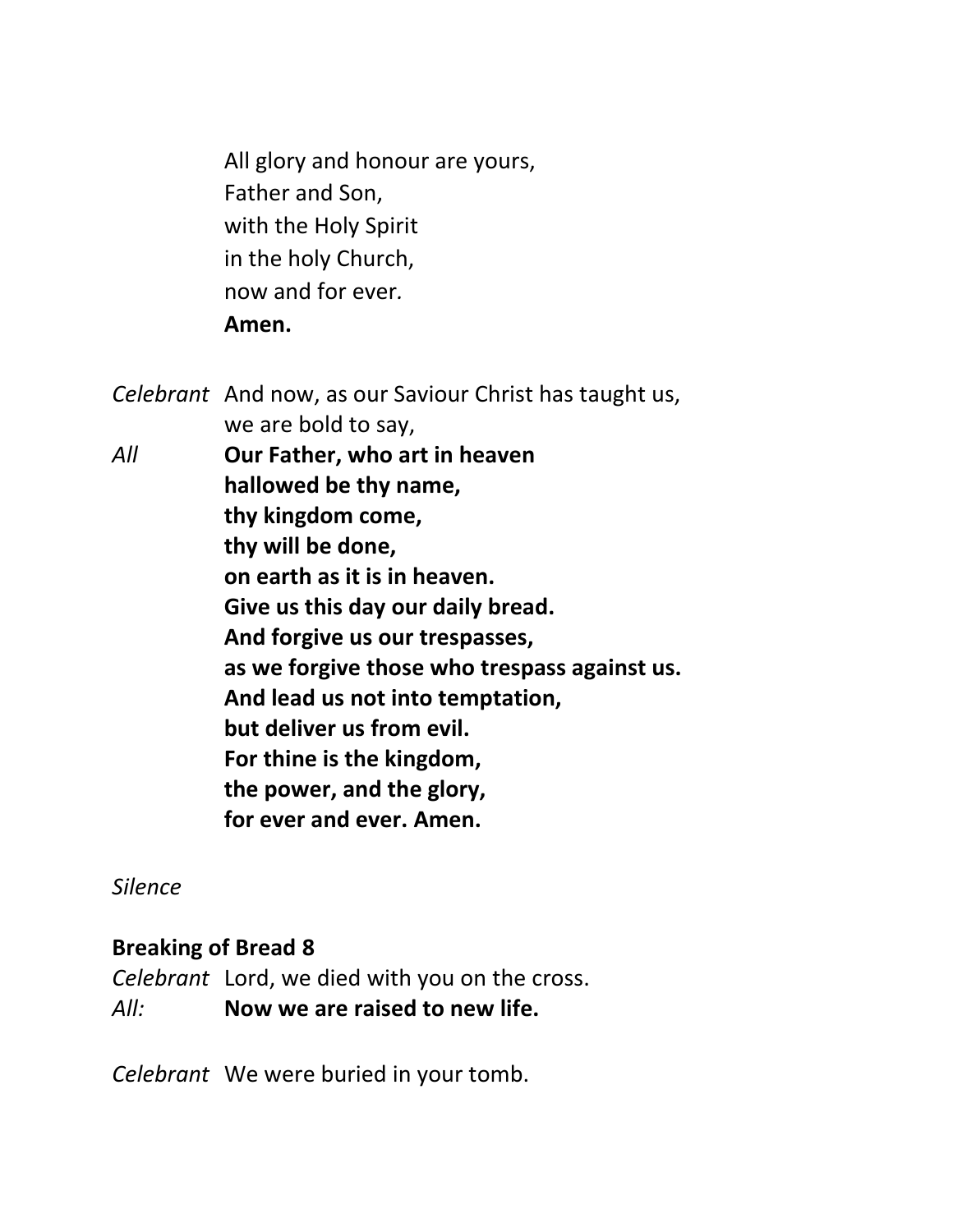#### *All* **Now we share in your resurrection.**

*Celebrant* Live in us, that we may live in you.

#### **The Communion**

**Agnus Dei (sung) Jesus, Lamb of God, have mercy on us. Jesus, bearer of our sins, have mercy on us. Jesus, redeemer, redeemer of the world, give us your peace, give us your peace.** 

*Celebrant* The gifts of God for the People of God. *People* **Thanks be to God.**

**Prayer for Spiritual Communion** *(for those who choose not to receive Communion, or are following the service online) Celebrant* Those wishing to do so may make their spiritual communion by joining in this prayer with me now:

> **My Jesus, I believe that you are in the Blessed Sacrament. I love you above all things, and I long for you in my soul. Since I cannot now receive you sacramentally, come spiritually into my heart. As though you have already come, I embrace you, and unite myself entirely to you; never permit me to be separated from you. Amen.**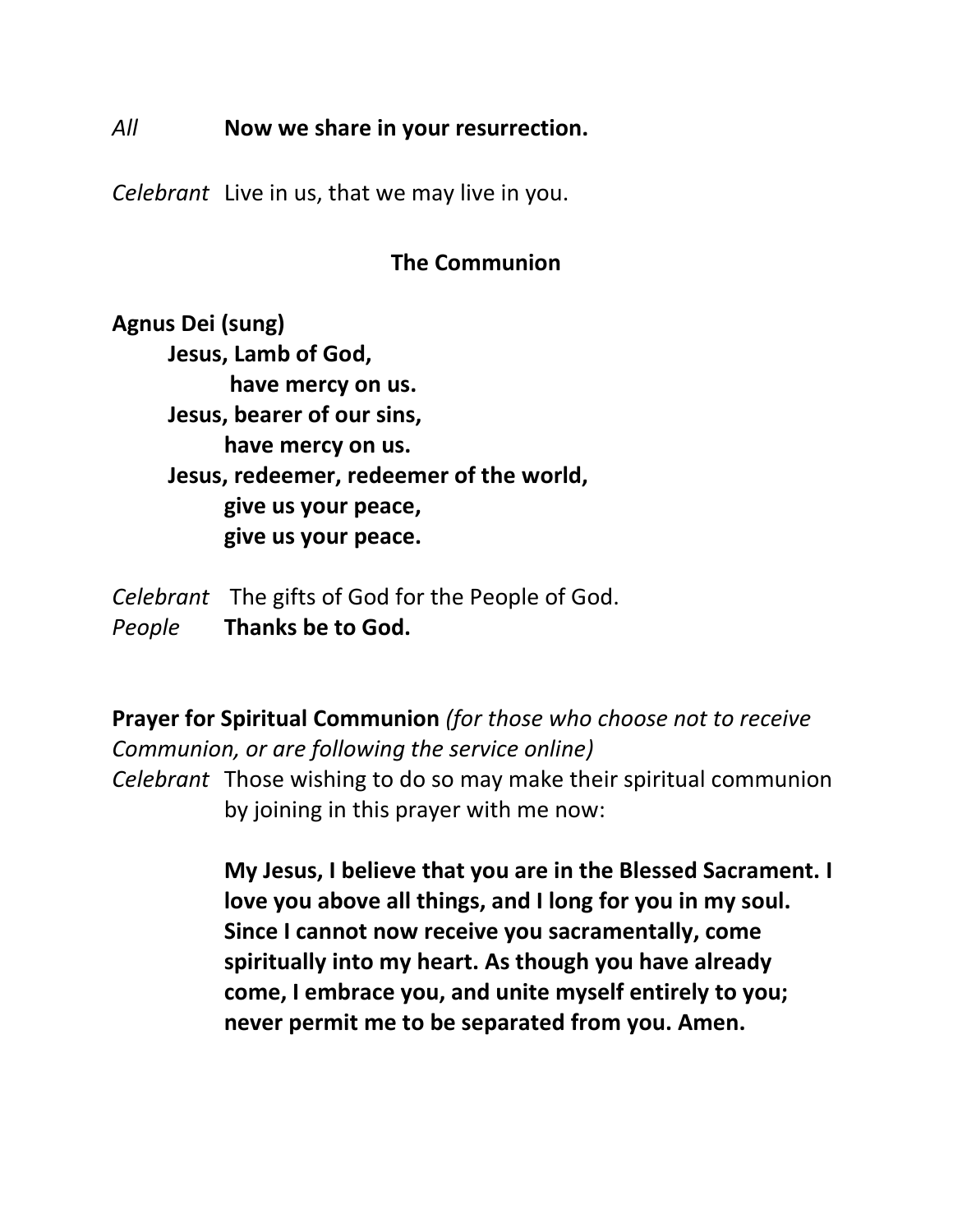*You are free to leave after receiving the Sacrament, or saying the Prayer for Spiritual Communion, if you wish. Go forth with God's grace and blessing. We will continue with the service for those who wish to remain.*

#### **Communion Hymn #246** Hail, Thou Once-Despisèd Jesus

Hail, thou once despised Jesus! Hail, thou Galilean King! Thou didst suffer to release us; thou didst free salvation bring. Hail, thou universal Saviour! Thou hast borne our sin and shame; by thy merit we find favour: life is given through thy name.

Paschal Lamb, by God appointed, all our sins on thee were laid: by almighty love anointed, thou hast full atonement made. All thy people are forgiven through the virtue of thy blood: opened is the gate of heaven, peace is made 'twixt us and God.

Jesus, hail! Enthroned in glory, there for ever to abide; all the heavenly hosts adore thee, seated at thy Father's side. Worship, honor, power, and blessing thou art worthy to receive;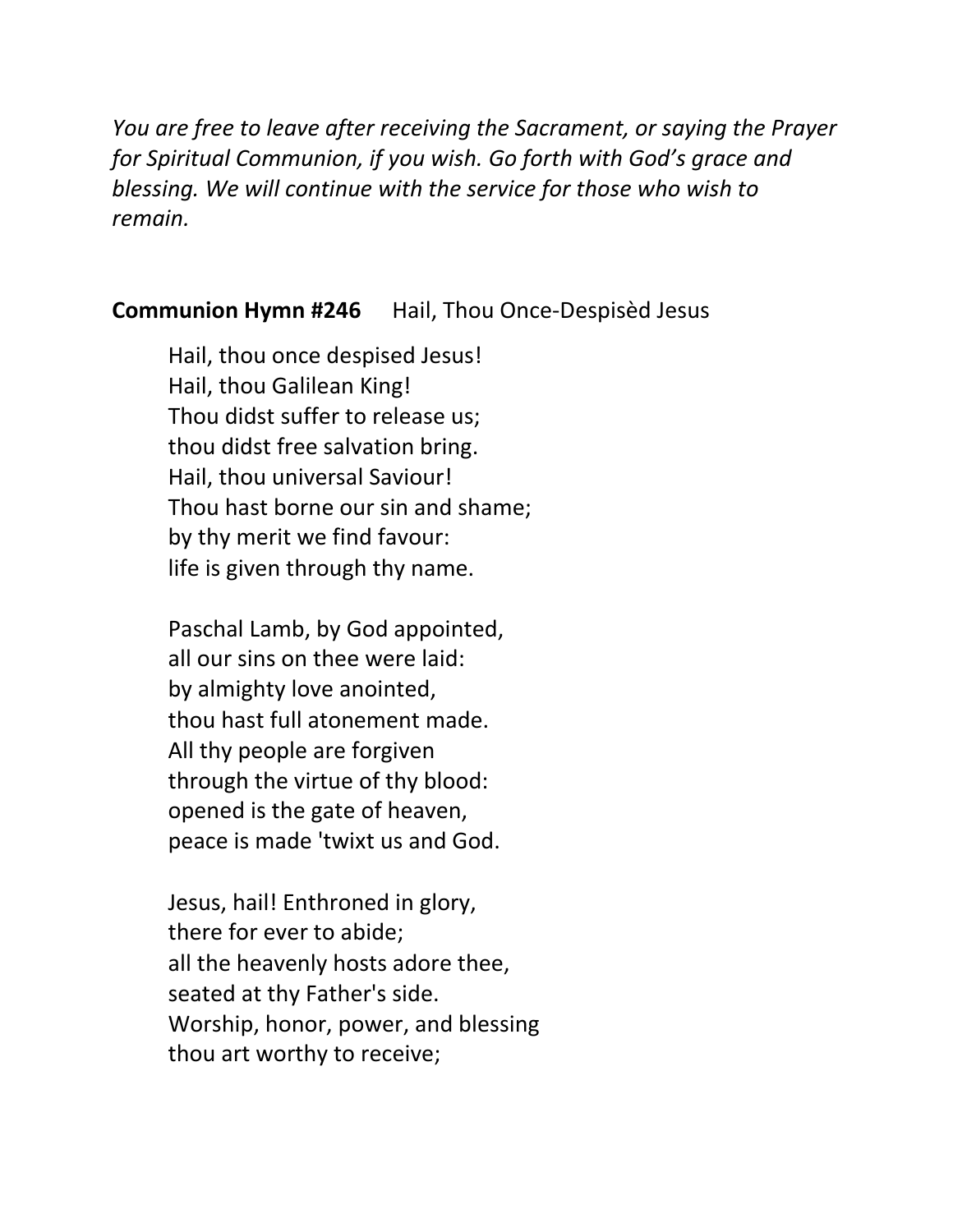highest praises, without ceasing, right it is for us to give.

**Communion Hymn #84 vs. 1, 4, 5** Lord, Enthroned in Heavenly Splendour

Lord, enthroned in heavenly splendour, first begotten from the dead, thou alone, our strong defender, liftest up thy people's head. Alleluia, Jesus, true and living bread!

Paschal Lamb, thine offering, finished once for all when thou wast slain, in its fullness undiminished shall forevermore remain, alleluia, Cleansing us from every stain.

Life-imparting heavenly Manna, stricken Rock with streaming side, heaven and earth with loud hosanna worship thee, the Lamb who died, alleluia, risen, ascended, glorified!

**Anthem** *Glory to the Lamb,* David Blackwell (b. 1961)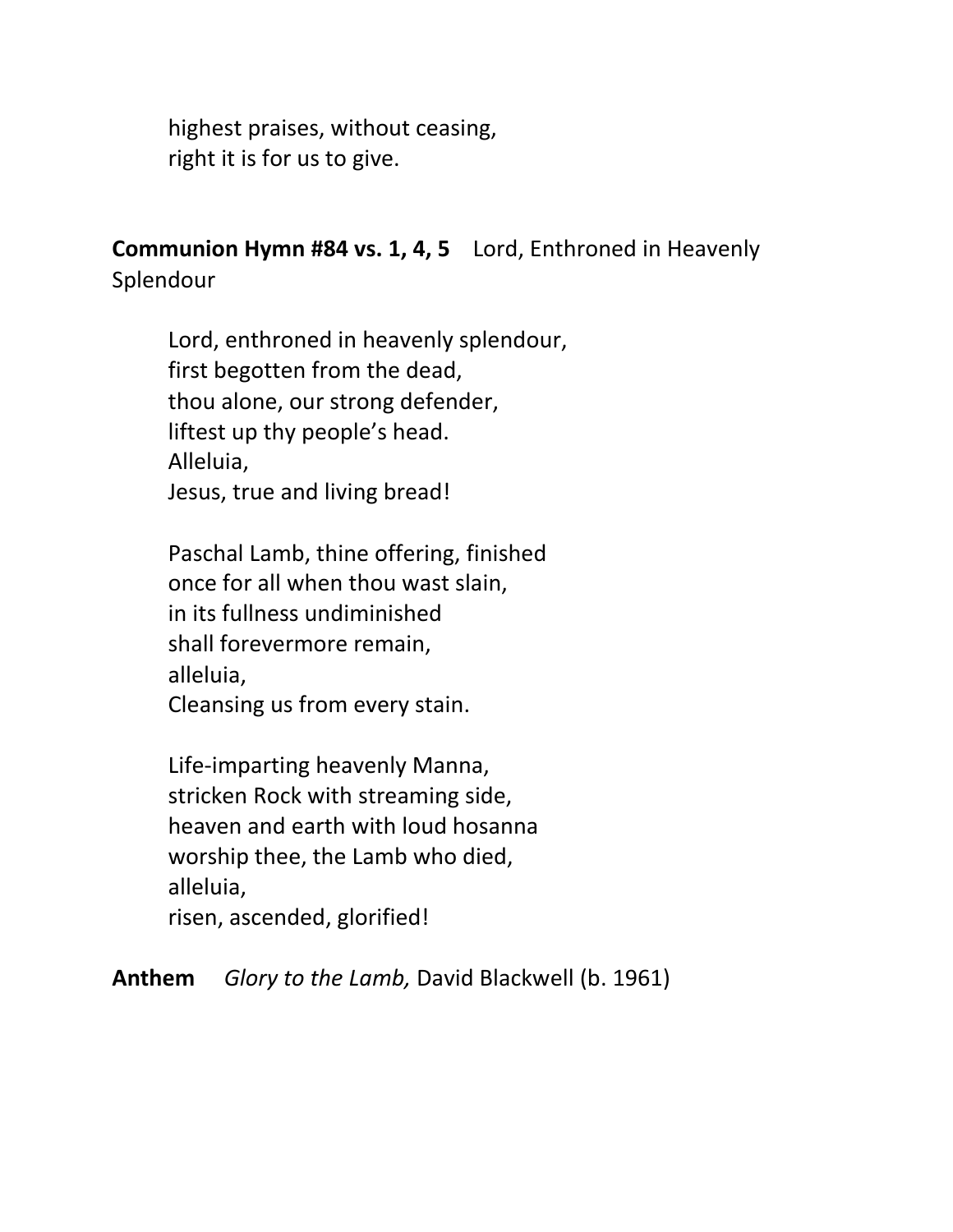#### **Prayer after Communion**

*Celebrant* Eternal Giver of love and power,

your Son Jesus Christ has sent us into all the world to preach the gospel of his kingdom. Confirm us in this mission, and help us to live the good news we proclaim; through Jesus Christ our Lord. **Amen.**

#### **Doxology & Blessing**

*Celebrant* Glory to God,

*All* **whose power, working in us, can do infinitely more than we can ask or imagine. Glory to God from generation to generation, In the Church and in Christ Jesus, For ever and ever. Amen.**

*Celebrant* The peace of God which passes all understanding keep your hearts and minds in the knowledge and love of God and of his Son, Jesus Christ the Lord. And the blessing of God Almighty, the Father, the Son and the Holy Spirit, remain with you and the ones you love now and forevermore. **Amen.**

#### **Announcements**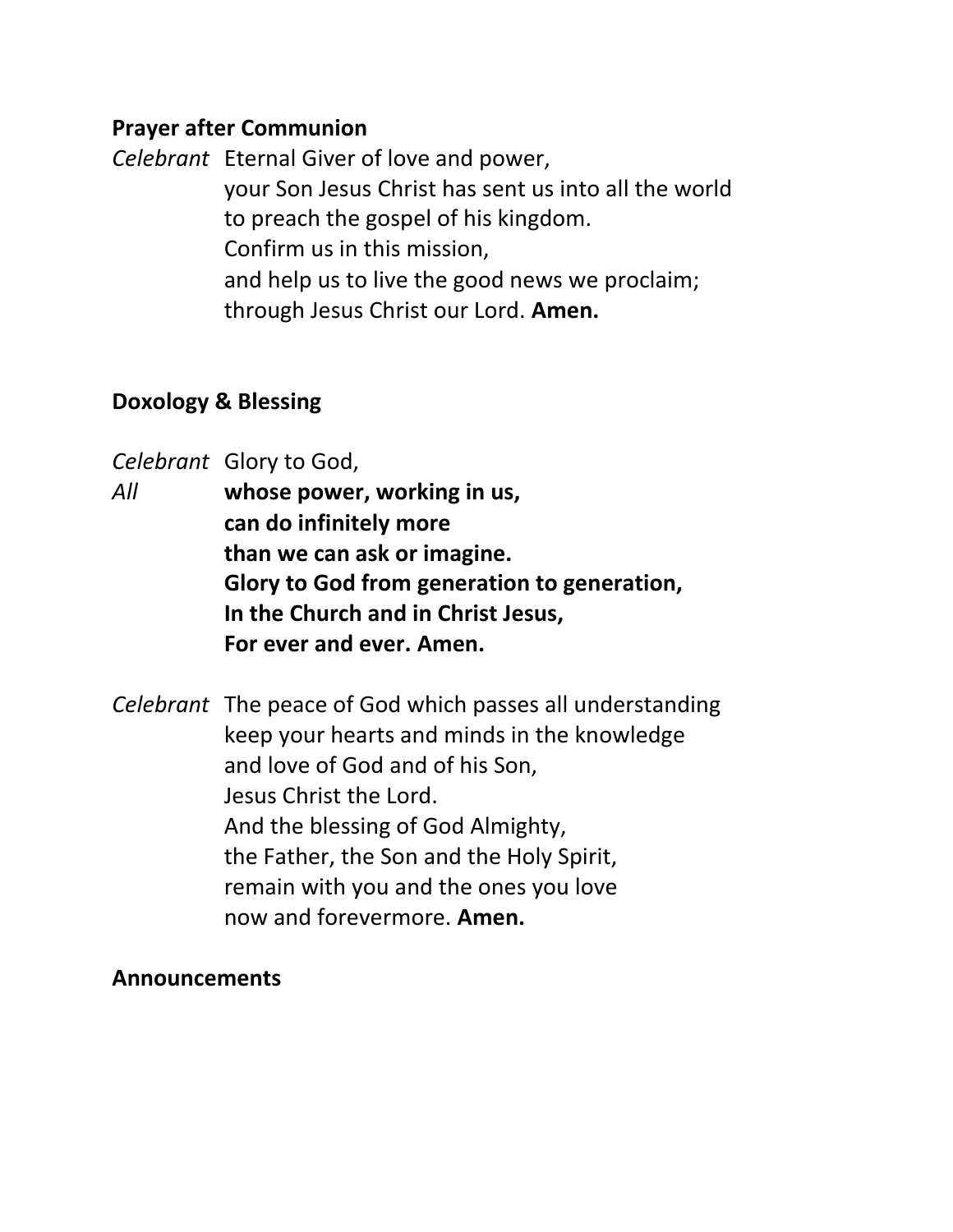Alleluia! Sing to Jesus! His the sceptre, his the throne; alleluia! his the triumph, his the victory alone. Hark! The songs of peaceful Zion thunder like a mighty flood; Jesus, out of every nation, hath redeemed us by his blood.

Alleluia! Not as orphans are we left in sorrow now; alleluia! he is near us, faith believes, nor questions how. Though the cloud from sight received him, when the forty days were o'er, shall our hearts forget his promise, "I am with you evermore"?

Alleluia! Sing to Jesus! His the sceptre, his the throne; alleluia! his the triumph, his the victory alone. Hark! The songs of peaceful Zion thunder like a mighty flood; Jesus, out of every nation, hath redeemed us by his blood.

*Celebrant* Go forth into the world, rejoicing in the power of the Spirit. Alleluia!

*People* **Thanks be to God. Alleluia!**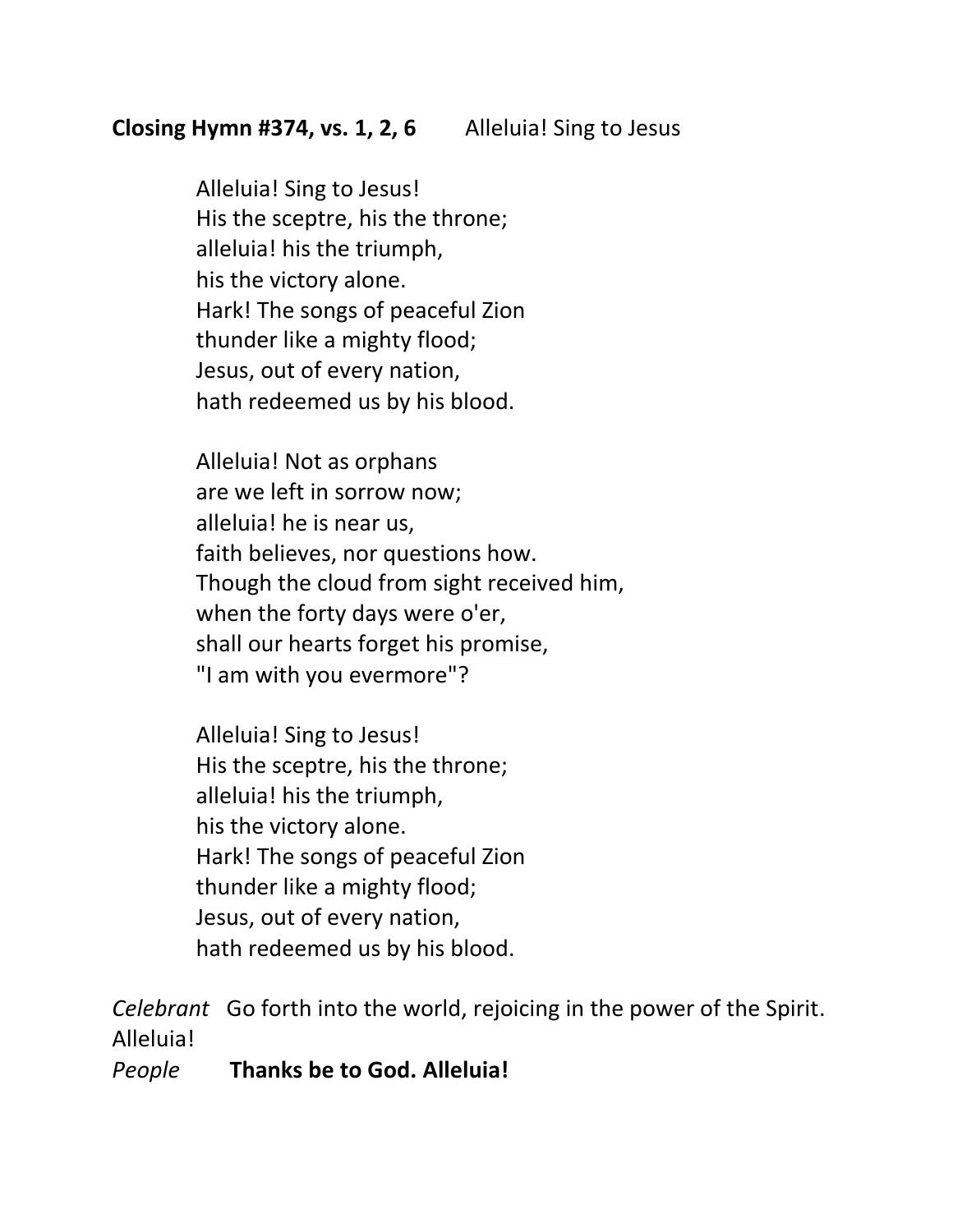All hymn texts reproduced with permission under CCLI #1146969

## *Announcements*

**Welcome! –** We are grateful to continue in-person worship together. We will still follow Diocesan guidelines, which currently include the mandatory wearing of masks (see below). Those who wish to maintain physical distancing during services may sit in a designated section. Please conduct a self screening before coming to church. Singing of hymns is permitted.

**Province of Ontario's mask mandates** – Although the Province of Ontario lifted mask mandates in most settings on March  $21<sup>st</sup>$ , churches in the Diocese are still asked to follow the Spring Guidelines for the time being.

**Online Faith Formation: Lectio Divina** – Our online *Lectio Divina* with Rev. Shelly will take place on Zoom on four consecutive Tuesday evenings at 7 PM, beginning May 24<sup>th</sup>. All are welcome to participate in any of the sessions. The Zoom link is [https://us02web.zoom.us/j/81129682984,](https://us02web.zoom.us/j/81129682984) or you may call **647 374 4685** or **647 558 0588** to participate by phone. Meeting ID: 811 2968 2984

**Wednesday Service** – We have returned to in-person worship with Holy Eucharist (BCP) at 10:15 AM. All are welcome.

**Virtual Coffee Hour** – Our Virtual Coffee Hour is back at 12:30 PM on Zoom! Link to participate: [https://us02web.zoom.us/j/86160988368,](about:blank) or you may call **647-374-4685** or **647-558-0588** if you wish to participate by phone. Meeting ID: 861 6098 8368

**Lemonade on the Lawn** – Great news! We will return to having refreshments after the Sunday service with "Lemonade on the Lawn" beginning Sunday, June 5<sup>th</sup>. We need volunteers to sign up for the summer months to serve lemonade – no experience is necessary, and all supplies will be provided. Please speak to Linda Strickland for more information.